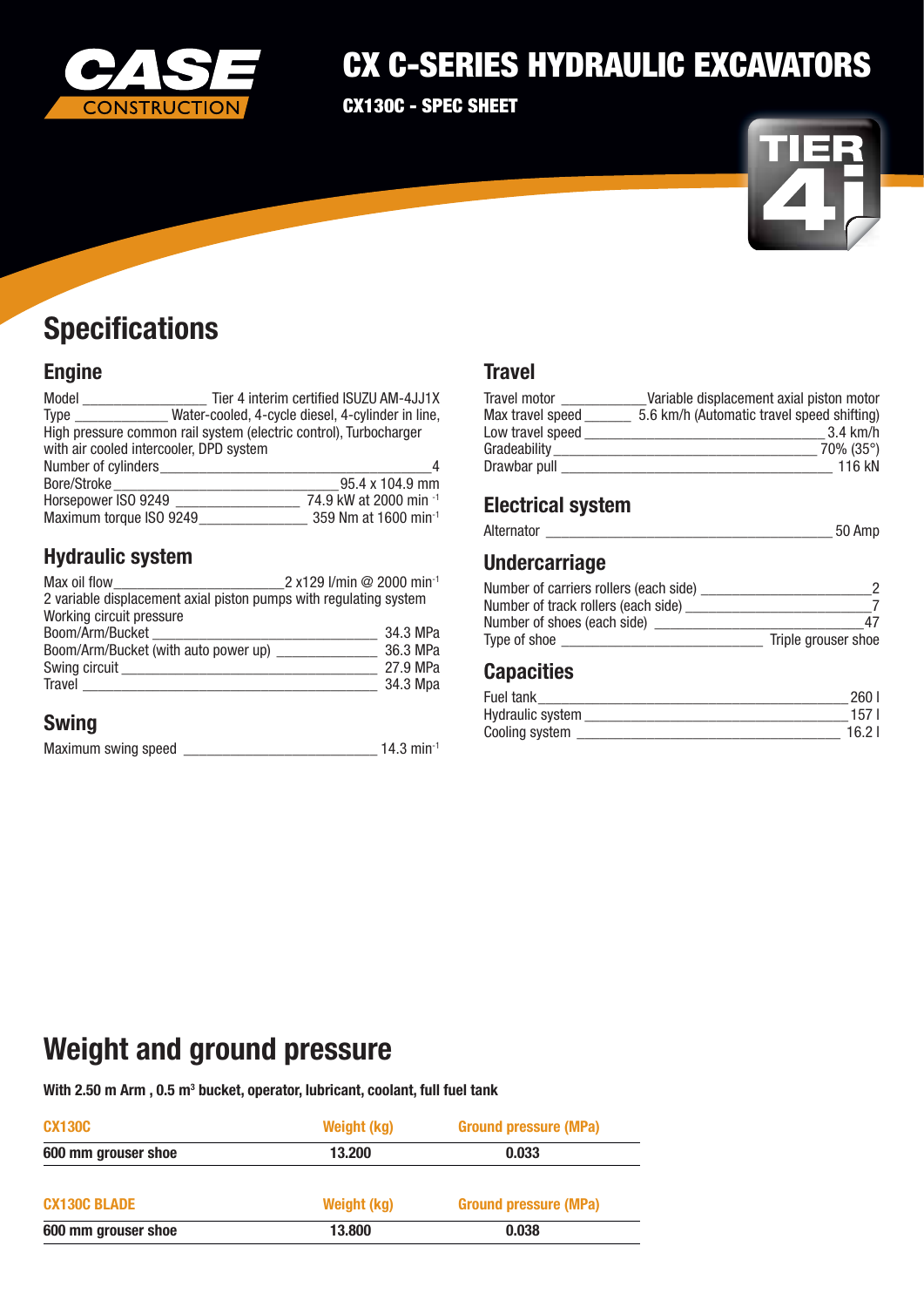### CX C-SERIES HYDRAULIC EXCAVATORS CX130C TIER 4 INTERIM

## General dimensions



|    |                                         | Arm 2.50 m | Arm 3.00 m | Arm 2.10 m |
|----|-----------------------------------------|------------|------------|------------|
|    | Overall length (without attachment)     | 4010 mm    | 4010 mm    | 4010 mm    |
| A  | Overall length (with attachment)        | 7620 mm    | 7610 mm    | 7610 mm    |
| B  | Overall height (with attachment)        | 2920 mm    | 2920 mm    | 2920 mm    |
| C. | <b>Cab height</b>                       | 2920 mm    | 2920 mm    | 2920 mm    |
| D  | <b>Upper structure overall width</b>    | 2540 mm    | 2540 mm    | 2540 mm    |
|    | Swing (rear end) radius                 | 2130 mm    | 2130 mm    | 2130 mm    |
| E. | Clearance height under upper structure  | 895 mm     | 895 mm     | 895 mm     |
| F. | <b>Minimum ground clearance</b>         | 440 mm     | 440 mm     | 440 mm     |
| G  | Wheel base (Center to center of wheels) | 3040 mm    | 3040 mm    | 3040 mm    |
| Н. | <b>Crawler overall length</b>           | 3760 mm    | 3760 mm    | 3760 mm    |
|    | <b>Track gauge</b>                      | 1990 mm    | 1990 mm    | 1990 mm    |
| J  | <b>Undercarriage overall width</b>      | 2590 mm    | 2590 mm    | 2590 mm    |
|    | (with 600 mm shoes)                     |            |            |            |
| K  | <b>Crawler tracks height</b>            | 790 mm     | 790 mm     | 790 mm     |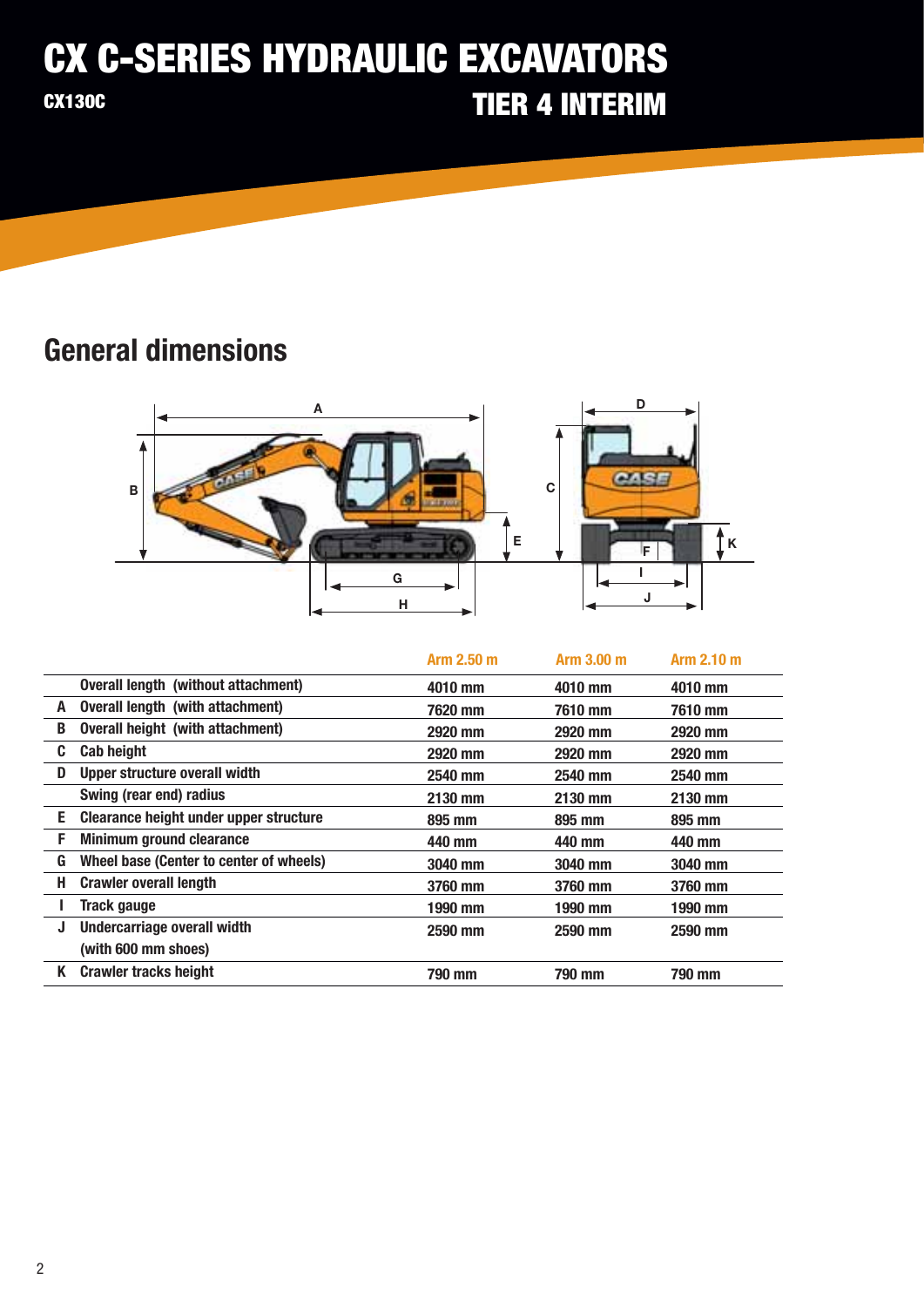# General dimensions



|    | <b>CX130C BLADE</b>                        | Arm 2.50 m | Arm 3.00 m | Arm 2.10 m |
|----|--------------------------------------------|------------|------------|------------|
|    | <b>Overall length (without attachment)</b> | 4180 mm    | 4180 mm    | 4180 mm    |
| A  | Overall length (with attachment)           | 7920 mm    | 7910 mm    | 7910 mm    |
| B  | Overall height (with attachment)           | 2920 mm    | 2920 mm    | 2920 mm    |
| C. | <b>Cab height</b>                          | 2920 mm    | 2920 mm    | 2920 mm    |
| D  | Upper structure overall width              | 2540 mm    | 2540 mm    | 2540 mm    |
|    | Swing (rear end) radius                    | 2130 mm    | 2130 mm    | 2130 mm    |
| Е. | Clearance height under upper structure     | 895 mm     | 895 mm     | 895 mm     |
| F  | <b>Minimum ground clearance</b>            | 440 mm     | 440 mm     | 440 mm     |
| G  | Wheel base (Center to center of wheels)    | 2790 mm    | 2790 mm    | 2790 mm    |
| Н. | <b>Crawler overall length</b>              | 3500 mm    | 3500 mm    | 3500 mm    |
|    | <b>Track gauge</b>                         | 1990 mm    | 1990 mm    | 1990 mm    |
| J  | <b>Undercarriage overall width</b>         | 2590 mm    | 2590 mm    | 2590 mm    |
|    | (with 600 mm shoes)                        |            |            |            |
| K  | <b>Crawler tracks height</b>               | 790 mm     | 790 mm     | 790 mm     |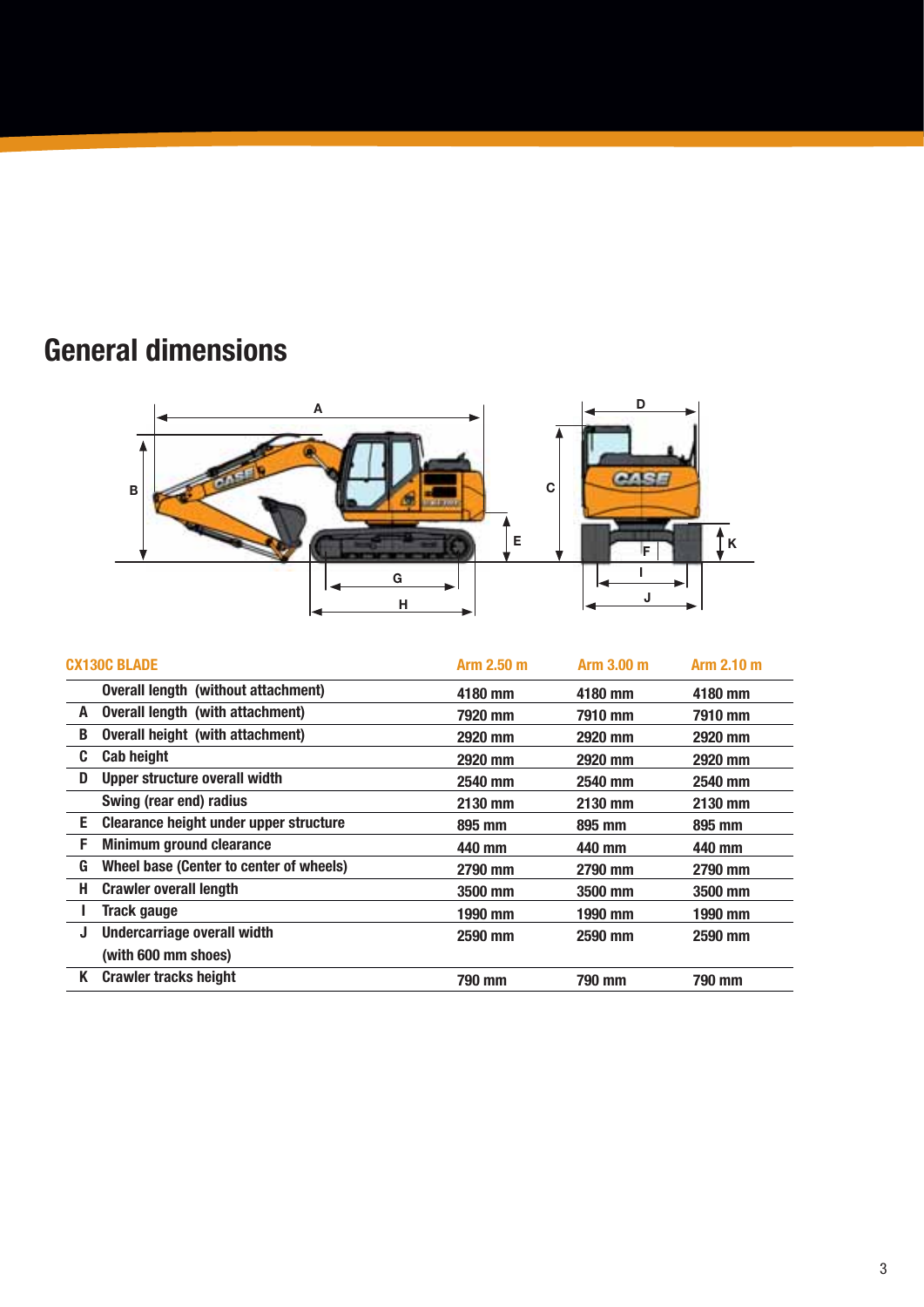### TIER 4 INTERIM CX C-SERIES HYDRAULIC EXCAVATORS CX130C

## Performance data



|   | <b>CX130C / CX130C BLADE</b> | Arm 2.50 m  | Arm 3.00 m  | Arm 2.10 m |
|---|------------------------------|-------------|-------------|------------|
|   | <b>Boom length</b>           | 4630 mm     | 4630 mm     | 4630 mm    |
|   | <b>Bucket radius</b>         | 1200 mm     | 1200 mm     | 1200 mm    |
|   | <b>Bucket wrist action</b>   | $178^\circ$ | $178^\circ$ | 178°       |
|   | <b>Maximum reach at GRP</b>  | 8170 mm     | 8640 mm     | 7810 mm    |
| B | <b>Maximum reach</b>         | 8310 mm     | 8770 mm     | 7960 mm    |
| C | Max. digging depth           | 5540 mm     | 6050 mm     | 5150 mm    |
| D | <b>Max. digging height</b>   | 8770 mm     | 9050 mm     | 8550 mm    |
|   | <b>Max. dumping height</b>   | 6390 mm     | 6680 mm     | 6170 mm    |

## Digging force With 0.5 m<sup>3</sup> bucket (ISO 6015)

| <b>CX130C / CX130C BLADE</b> | Arm 2.50 m | Arm 3.00 m | Arm 2.10 m   |  |
|------------------------------|------------|------------|--------------|--|
| Arm digging force            | 62 kN      | 56 kN      | <b>70 kN</b> |  |
| - with auto power boost      | 66 kN      | 60 Kn      | 74 kN        |  |
| <b>Bucket digging force</b>  | 90 kN      | 90 kN      | 90 kN        |  |
| - with auto power boost      | 95 kN      | 95 kN      | 95 kN        |  |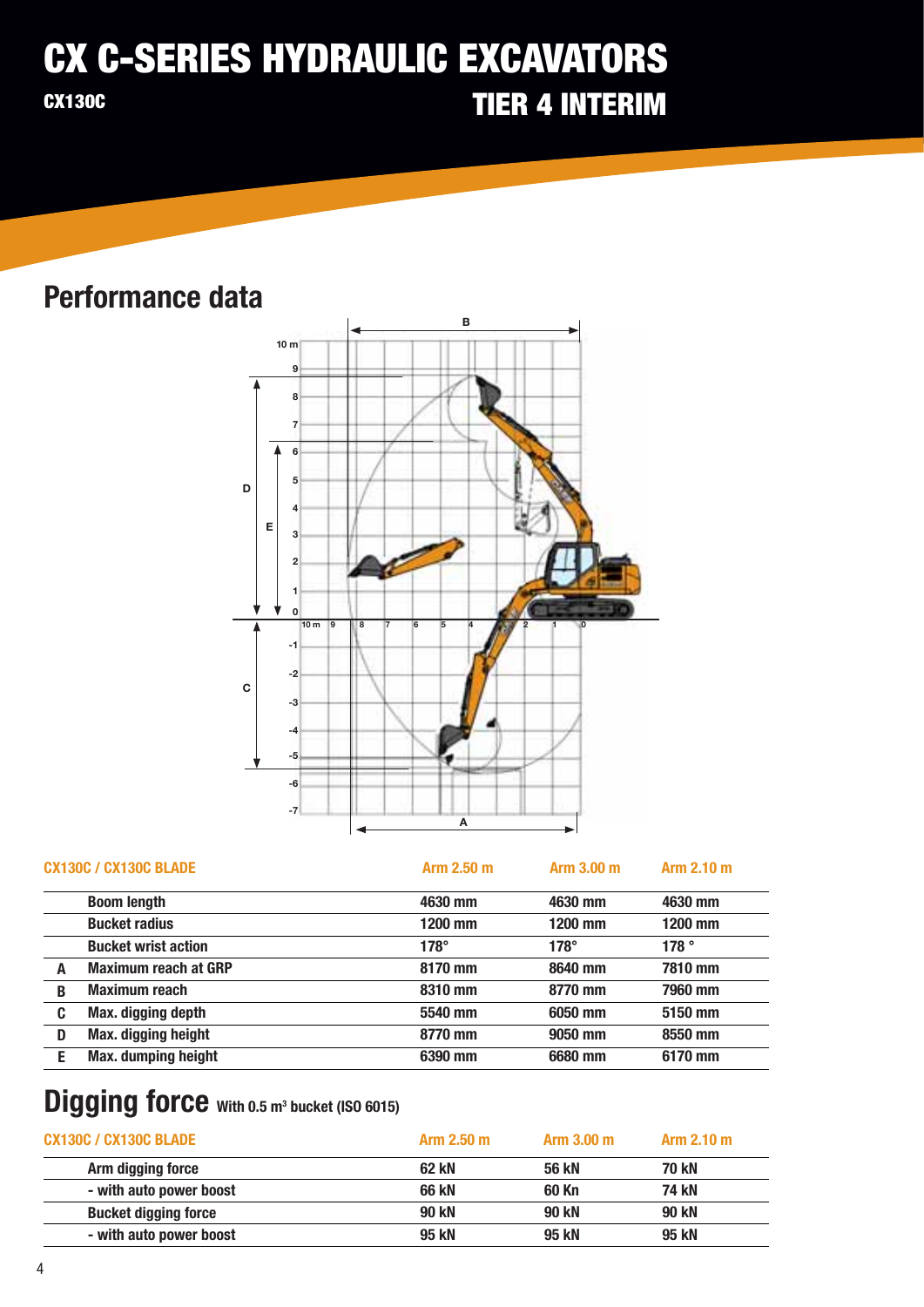# Lifting capacity

|               |                             |            |                                             | <b>DE</b><br><b>AOL</b>         |                                                |                       |                          |
|---------------|-----------------------------|------------|---------------------------------------------|---------------------------------|------------------------------------------------|-----------------------|--------------------------|
| 1 VH L<br>360 | 0 m<br>−<br>۱۳,<br>. .<br>т | 1.5 m<br>─ | 3.0 <sub>m</sub><br>──<br>۱U<br><b>1999</b> | 4.5 m<br>_<br>m n<br>שני<br>m ' | 6.0 <sub>m</sub><br>ישנ<br>$\mathbf{u}$<br>ГÍ. | 7.5 <sub>m</sub><br>─ | At max reach<br>---<br>Ш |

#### Standard arm. 2.50 m arm length, 0.50 m<sup>3</sup> bucket, 600G LC shoes, max reach 8.02 m

| 7.5 <sub>m</sub> |         |       |       |       |       |       | 1840*   | 1840* |       |      |         |       | 1430*   | $1430*$ | 5.22 |
|------------------|---------|-------|-------|-------|-------|-------|---------|-------|-------|------|---------|-------|---------|---------|------|
| 6.0 <sub>m</sub> |         |       |       |       |       |       |         |       | 2380* | 2220 |         |       | 1210*   | 1210*   | 6.7  |
| 4.5 <sub>m</sub> |         |       |       |       |       |       | $2910*$ | 2910* | 2840* | 2180 | $1250*$ | 1250* | $1150*$ | $150*$  | 7.53 |
| 3.0 <sub>m</sub> |         |       |       |       | 5260* | 5260* | 3960*   | 3370  | 3240  | 2080 | 2210    | 380   | $150*$  | $150*$  | 7.94 |
| 1.5 <sub>m</sub> |         |       |       |       | 7710* | 5900  | 4990    | 3120  | 3130  | 1960 | 2160    | 1330  | 1210*   | 1170    | 8.02 |
| 0 <sub>m</sub>   |         |       | 2480* | 2480* | 7980* | 5440  | 4810    | 2910  | 3020  | 1860 | 2110    | 1290  | 1350*   | 1200    | 7.8  |
| $-1.5 m$         | $3700*$ | 3700* | 5020* | 5020* | 9250* | 5400  | 4710    | 2820  | 2960  | 1810 |         |       | 1620*   | 1350    | 7.25 |
| $-3.0m$          | $5050*$ | 5050* | 7810* | 7810* | 8530* | 5500  | 4750    | 2870  | 3020  | 1880 |         |       | 2180    | 1710    | 6.31 |
| $-4.5 m$         |         |       |       |       | 6470* | 5660  | 4010*   | 3000  |       |      |         |       | 3500*   | 2710    | 4.76 |

#### Short arm. 2.10 m arm length, 0.55 m<sup>3</sup> bucket, 600G LC shoes, max reach 7.67 m

| 7.5 <sub>m</sub> |  |       |       |       |       | 2070* | 2070* |       |      |       |      | 1760* | 1760* | 4.6   |
|------------------|--|-------|-------|-------|-------|-------|-------|-------|------|-------|------|-------|-------|-------|
| 6.0 <sub>m</sub> |  |       |       |       |       | 2900* | 2900* | 2270* | 2150 |       |      | 1460* | 1460* | 6.26  |
| 4.5 <sub>m</sub> |  |       |       |       |       | 3240* | 3240* | 3020* | 2120 |       |      | 1370* | 1370* | 7.14. |
| 3.0 <sub>m</sub> |  |       |       | 5680* | 5680* | 4250* | 3280  | 3200  | 2030 | 1810* | 1330 | 1370* | 1300  | 7.58  |
| 1.5 <sub>m</sub> |  |       |       | 8030* | 5680  | 4950  | 3030  | 3080  | 1910 | 2120  | 1290 | 1440* | 1240  | 7.67  |
| 0 <sub>m</sub>   |  |       |       | 7270* | 5320  | 4740  | 2840  | 2980  | 1820 |       |      | 1600* | 1280  | 7.44  |
| $-1.5 m$         |  | 5460* | 5460* | 9090* | 5380  | 4680  | 2800  | 2950  | 1800 |       |      | 1920* | 1470  | 6.86  |
| $-3.0m$          |  | 8160* | 8160* | 8060* | 5520  | 4750  | 2880  |       |      |       |      | 2660* | 1920  | 5.85  |
| $-4.5 m$         |  |       |       |       |       |       |       |       |      |       |      | 3810* | 3550  | 4.0   |

#### Long arm. 3.00 m arm length, 0.37 m<sup>3</sup> bucket, 600G LC shoes, max reach 8.48 m

| 7.5 <sub>m</sub> |  |        |        |       |      |       |      |         |       |       |      | 1370*   | 1370*   | 5.96 |
|------------------|--|--------|--------|-------|------|-------|------|---------|-------|-------|------|---------|---------|------|
| 6.0 <sub>m</sub> |  |        |        |       |      |       |      | $2240*$ | 2240* |       |      | 1200*   | 1200*   | 7.26 |
| 4.5 <sub>m</sub> |  |        |        |       |      |       |      | 2610*   | 2250  | 2050* | 1470 | $1140*$ | $1140*$ | 8.02 |
| 3.0 <sub>m</sub> |  |        |        |       |      | 3450* | 3390 | 2990*   | 2140  | 2250  | 1420 | 1150*   | 1110    | 8.4  |
| 1.5 <sub>m</sub> |  |        |        | 6630* | 6100 | 4700* | 3180 | 3170    | 2000  | 2180  | 1350 | $1210*$ | 1060    | 8.49 |
| 0 <sub>m</sub>   |  | 2600*  | 2600*  | 8570* | 5490 | 4840  | 2930 | 3030    | 1870  | 2120  | 1290 | 1340*   | 1080    | 8.28 |
| $-1.5m$          |  | 4560*  | 4560*  | 9100* | 5320 | 4680  | 2800 | 2950    | 1800  | 2090  | 1270 | 1570*   | 1200    | 7.76 |
| $-3.0 m$         |  | 6670*  | 6670*  | 8870* | 5380 | 4690  | 2810 | 2970    | 1820  |       |      | 2040*   | 1470    | 6.89 |
| $-4.5 m$         |  | 10690* | 10690* | 7350* | 5590 | 4720  | 2970 |         |       |       |      | 3290*   | 2140    | 5.49 |

\* Hydraulic capacity 87%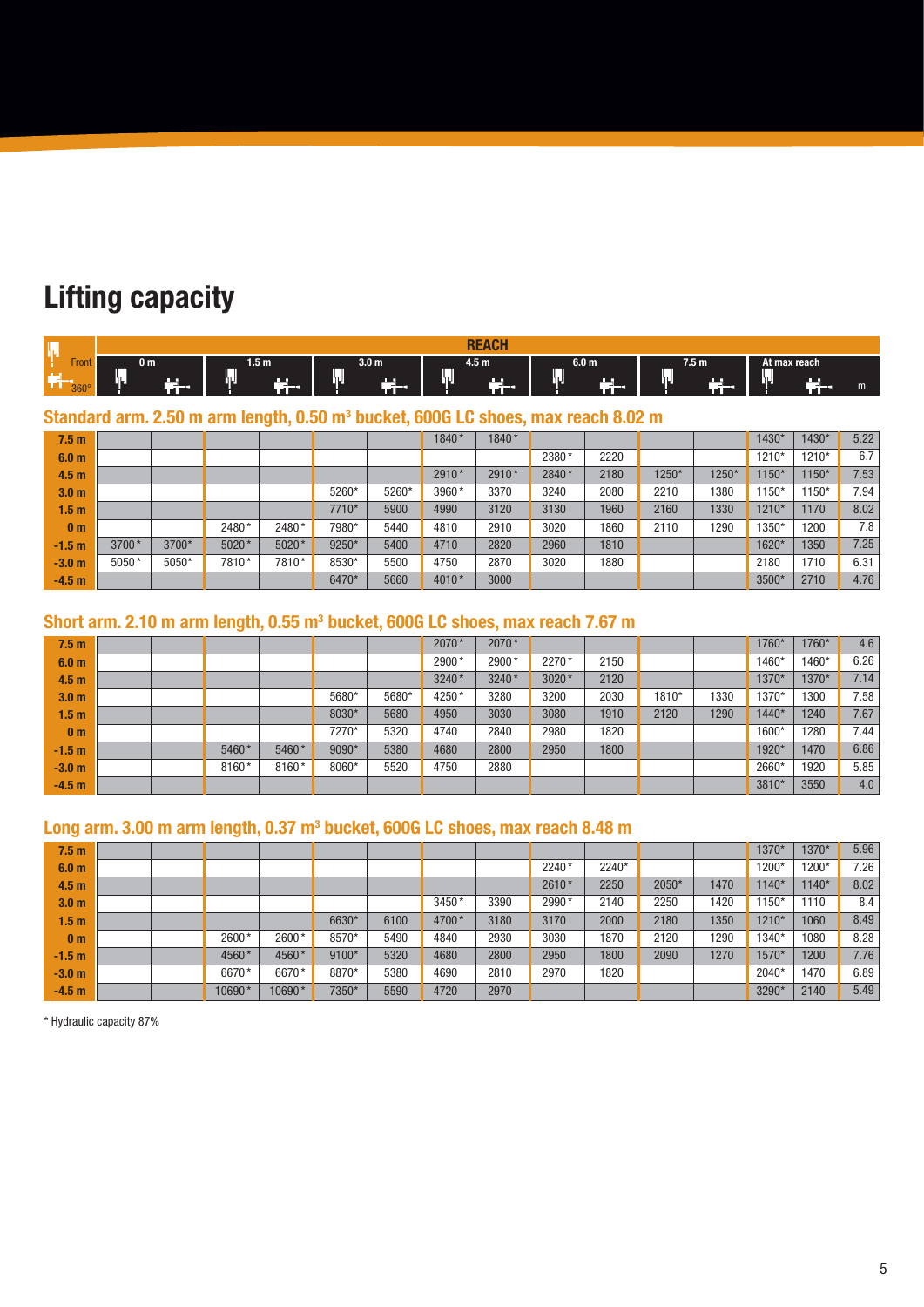### **CX C-SERIES HYDRAULIC EXCAVATORS TIER 4 INTERIM CX130C**

## **Lifting capacity**

|                                                  |                                |                   |                         | nг                  |                    |                        |                                  |
|--------------------------------------------------|--------------------------------|-------------------|-------------------------|---------------------|--------------------|------------------------|----------------------------------|
| $\overline{\phantom{0}}$<br>Front<br>$360^\circ$ | 0 m<br>m 11<br>. .<br>ш<br>пL, | 1.5 m<br>עו<br>-- | 3.0 m<br>┯<br>שנ<br>. . | 4.5 m<br><b>FOR</b> | 6.0 m<br>OШ<br>- - | 7.5 <sub>m</sub><br>Æц | "At max reach"<br>--<br>ועו<br>m |

CX130C BLADE UP. Standard arm. 2.50 m arm length, 0.50 m<sup>3</sup> bucket, 600G shoes, max reach 8.31 m

| 7.5 <sub>m</sub> |  |         |       |       |       | 1840* | 1840* |       |      |       |       | 1430*   | 1430*   | 5.22             |
|------------------|--|---------|-------|-------|-------|-------|-------|-------|------|-------|-------|---------|---------|------------------|
| 6.0 <sub>m</sub> |  |         |       |       |       |       |       | 2380* | 2320 |       |       | 1210*   | 1210*   | 6.7              |
| 4.5 <sub>m</sub> |  |         |       |       |       | 2910* | 2910* | 2840* | 2280 | 1250* | 1250* | $1150*$ | $1150*$ | 7.53             |
| 3.0 <sub>m</sub> |  |         |       | 5260* | 5260* | 3960* | 3520  | 2880  | 2180 | 1950  | 1460  | $1150*$ | 1150*   | 7.94.            |
| 1.5 <sub>m</sub> |  |         |       | 7710* | 6160  | 4410  | 3260  | 2750  | 2060 | 1890  | 1410  | 1210*   | 1210*   | 8.02             |
| 0 <sub>m</sub>   |  | 2480*   | 2480* | 7980* | 5700  | 4180  | 3050  | 2650  | 1960 | 1850  | 1360  | 1350*   | 1280    | 7.8 <sub>1</sub> |
| $-1.5 m$         |  | $5020*$ | 5020* | 8260  | 5660  | 4090  | 2970  | 2590  | 1910 |       |       | 1620*   | 1430    | 7.25             |
| $-3.0 m$         |  | 7810*   | 7810* | 8380  | 5760  | 4130* | 3010  | 2650  | 1980 |       |       | 2180*   | 1800    | 6.31             |
| $-4.5 m$         |  |         |       | 6470* | 5890* | 4010* | 3140  |       |      |       |       | 3500*   | 2840    | 4.76             |

#### CX130C BLADE UP. Short arm. 2.10 m arm length, 0.50 m<sup>3</sup> bucket, 600G LC shoes, max reach 7.96 m

| 7.5 <sub>m</sub> |  |       |       |       |       | 2070* | 2070* |       |      |       |      | 1760* | 1760* | 4.6  |
|------------------|--|-------|-------|-------|-------|-------|-------|-------|------|-------|------|-------|-------|------|
| 6.0 <sub>m</sub> |  |       |       |       |       | 2900* | 2900  | 2270* | 2250 |       |      | 1460* | 1460* | 6.26 |
| 4.5 <sub>m</sub> |  |       |       |       |       | 3240* | 3240* | 2920  | 2220 |       |      | 1370* | 1370* | 7.14 |
| 3.0 <sub>m</sub> |  |       |       | 5680* | 5680* | 4250* | 3430  | 2830  | 2130 | 1810* | 1410 | 1370* | 1370* | 7.58 |
| 1.5 <sub>m</sub> |  |       |       | 8030* | 5940  | 4320  | 3180  | 2700  | 2010 | 1860  | 1370 | 1430* | 1310  | 7.67 |
| 0 <sub>m</sub>   |  |       |       | 7270* | 5570  | 4120  | 2990  | 2610  | 1920 |       |      | 1600* | 1360  | 7.44 |
| $-1.5 m$         |  | 5460* | 5460* | 8230  | 5640  | 4060  | 2940  | 2580  | 1900 |       |      | 1920* | 1550  | 6.86 |
| $-3.0 m$         |  | 8160* | 8160* | 8060* | 5770  | 4140  | 3020  |       |      |       |      | 2660* | 2020  | 5.85 |
| $-4.5 m$         |  |       |       | 5480* | 5480* |       |       |       |      |       |      | 3810* | 3720  | 4.0  |

### CX130C BLADE UP. Long arm. 3.00 m arm length, 0.50 m<sup>3</sup> bucket, 600G LC shoes, max reach 8.77 m

| 7.5 <sub>m</sub> |         |       |        |        |       |      |       |       |         |       |      |      | 1370 <sup>*</sup> | $1370*$ | 5.96 |
|------------------|---------|-------|--------|--------|-------|------|-------|-------|---------|-------|------|------|-------------------|---------|------|
| 6.0 <sub>m</sub> |         |       |        |        |       |      |       |       | 2240*   | 2240* |      |      | 1200*             | 1200*   | 7.26 |
| 4.5 <sub>m</sub> |         |       |        |        |       |      |       |       | $2610*$ | 2350  |      |      | $1140*$           | $1140*$ | 8.02 |
| 3.0 <sub>m</sub> |         |       |        |        |       |      | 3450* | 3450* | 2920    | 2240  | 1990 | 1500 | $150*$            | $1150*$ | 8.4  |
| 1.5 <sub>m</sub> |         |       |        |        | 6630* | 6360 | 4460  | 3330  | 2790    | 2100  | 1920 | 1430 | 1210*             | 1130    | 8.49 |
| 0 <sub>m</sub>   |         |       | 2600*  | 2600*  | 8470  | 5740 | 4210  | 3080  | 2660    | 1970  | 1850 | 1370 | 1340*             | 1150    | 8.28 |
| $-1.5 m$         | 3700*   | 3700* | 4560*  | 4560*  | 8200  | 5570 | 4060  | 2940  | 2580    | 1900  | 1830 | 1340 | 1570*             | 1270    | 7.76 |
| $-3.0 m$         | $5040*$ | 5040* | 6670*  | 6670*  | 8330  | 5640 | 4070  | 2960  | 2600    | 1920  |      |      | $2040*$           | 1550    | 6.89 |
| $-4.5m$          |         |       | 10690* | 10690* | 7360* | 5840 | 4180  | 3110  |         |       |      |      | 3040              | 2250    | 5.49 |

\* Hydraulic capacity 87%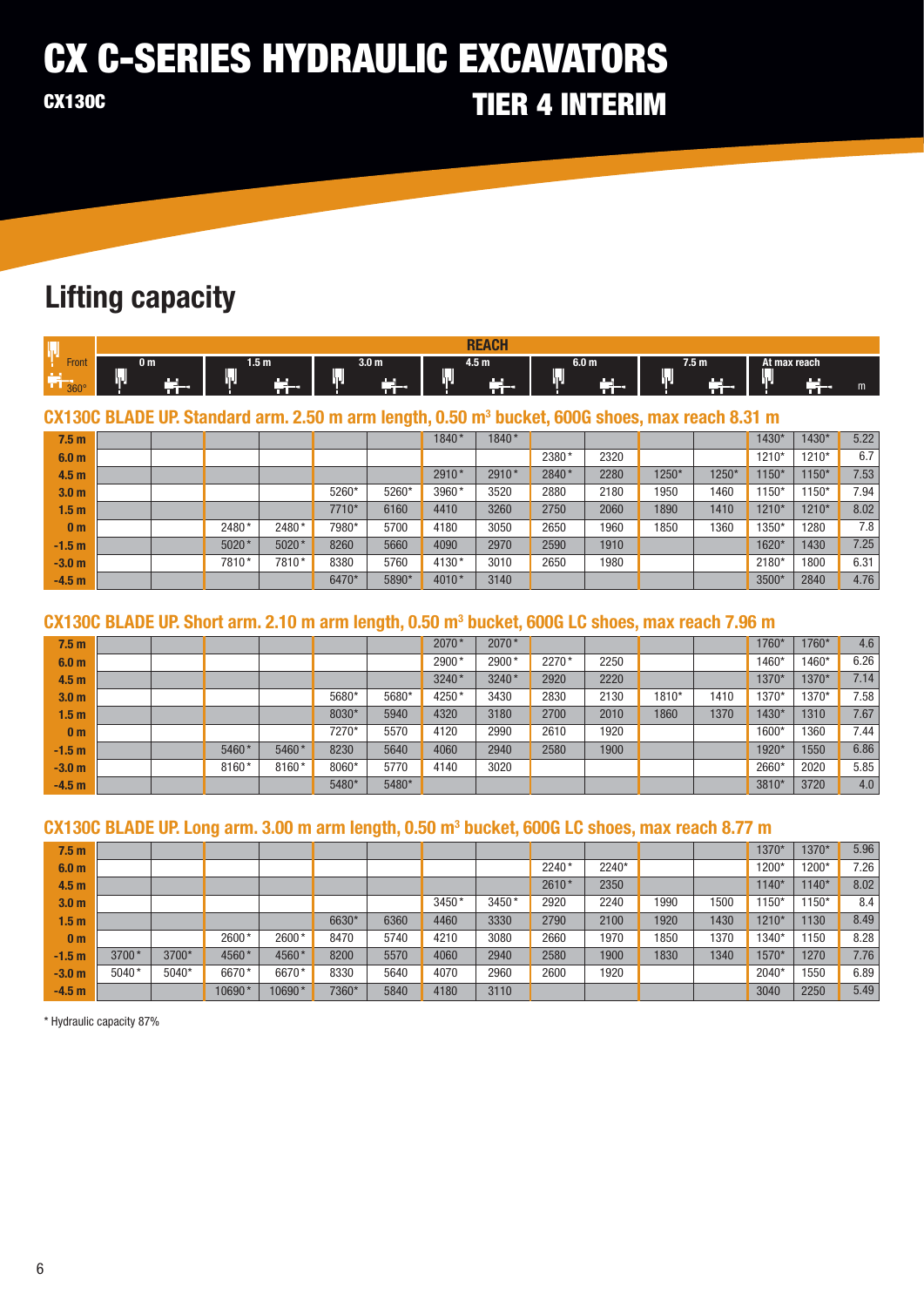## **Lifting capacity**

|                      |                  |                                 |                     | $\sim$<br><b>DF</b><br>nE |                                               |                                            |                         |
|----------------------|------------------|---------------------------------|---------------------|---------------------------|-----------------------------------------------|--------------------------------------------|-------------------------|
| Front<br>$360^\circ$ | 0 m<br>שנ<br>. . | 1.5 m<br>ועו<br>. .<br>--<br>T. | 3.0 m<br>שני<br>. . | 4.5 m<br><b>COMPANY</b>   | 6.0 <sub>m</sub><br>—<br>יענ<br>щ.<br>--<br>m | 7.5 <sub>m</sub><br>_<br><b>P.A.</b><br>-- | At max reach<br>hΨ<br>m |

CX130C BLADE DOWN. Standard arm. 2.50 m arm length, 0.50 m<sup>3</sup> bucket, 600G shoes, max reach 8.31 m

| 7.5 <sub>m</sub> |  |       |       |       |       | 1840*   | 1840* |       |       |       |       | 1430* | 1430* | 5.22 |
|------------------|--|-------|-------|-------|-------|---------|-------|-------|-------|-------|-------|-------|-------|------|
| 6.0 <sub>m</sub> |  |       |       |       |       |         |       | 2380* | 2380* |       |       | 1210* | 1210* | 6.7  |
| 4.5 <sub>m</sub> |  |       |       |       |       | $2910*$ | 2910* | 2840* | 2400  | 1250* | 1250* | 1150* | 1150* | 7.53 |
| 3.0 <sub>m</sub> |  |       |       | 5260* | 5260* | 3960*   | 3680  | 3280* | 2300  | 2410* | 1540  | 1150* | 1150* | 7.94 |
| 1.5 <sub>m</sub> |  |       |       | 7710* | 6550  | 5070*   | 3440  | 3840* | 2180  | 2880* | 1490  | 1210* | 1210* | 8.02 |
| 0 <sub>m</sub>   |  | 2480* | 2480* | 7980* | 6080  | 5810*   | 3230  | 4220* | 2070  | 2670* | 1450  | 1350* | 1350* | 7.8  |
| $-1.5 m$         |  | 5020* | 5020* | 9250* | 6040  | 2950*   | 3140  | 4270* | 2030  |       |       | 1620* | 1520  | 7.25 |
| $-3.0m$          |  | 7810* | 7810* | 8530* | 6140  | 5610*   | 3190  | 2840* | 2090  |       |       | 2180* | 1910  | 6.31 |
| $-4.5m$          |  |       |       | 6470* | 6230  | 4010*   | 3320  |       |       |       |       | 3500* | 3010  | 4.76 |

#### CX130C BLADE DOWN. Short arm. 2.10 m arm length, 0.50 m<sup>3</sup> bucket, 600G LC shoes, max reach 7.96 m

| 7.5 <sub>m</sub> |  |       |       |       |       | 2070*   | 2070* |       |       |       |      | 1760*             | 1760* | 4.6  |
|------------------|--|-------|-------|-------|-------|---------|-------|-------|-------|-------|------|-------------------|-------|------|
| 6.0 <sub>m</sub> |  |       |       |       |       | 2900*   | 2900* | 2270* | 2270* |       |      | 1460*             | 1460* | 6.26 |
| 4.5 <sub>m</sub> |  |       |       |       |       | $3240*$ | 3240* | 3020* | 2340  |       |      | 1370*             | 1370* | 7.14 |
| 3.0 <sub>m</sub> |  |       |       | 5680* | 5680* | 4250*   | 3610  | 3460* | 2240  | 1810* | 1490 | 1370*             | 1370  | 7.58 |
| 1.5 <sub>m</sub> |  |       |       | 8030* | 6330  | 5290*   | 3360  | 3950* | 2130  | 2360* | 1450 | 1430*             | 1390  | 7.67 |
| 0 <sub>m</sub>   |  |       |       | 7270* | 5940  | 5870*   | 3170  | 4240* | 2040  |       |      | 1600*             | 1440  | 7.44 |
| $-1.5 m$         |  | 5460* | 5460* | 9090* | 6020  | 5890*   | 3120  | 4210* | 2010  |       |      | 1920*             | 1640  | 6.86 |
| $-3.0 m$         |  | 8160* | 8160* | 8060* | 6150  | 5350*   | 3200  |       |       |       |      | 2660 <sup>*</sup> | 2140  | 5.85 |
| $-4.5 m$         |  |       |       | 5480* | 5480* |         |       |       |       |       |      | 3810*             | 3810* | 4.0  |

### CX130C BLADE DOWN. Long arm. 3.00 m arm length, 0.50 m<sup>3</sup> bucket, 600G LC shoes, max reach 8.77 m

| 7.5 <sub>m</sub> |         |       |        |        |       |       |       |       |         |       |       |      | 1370 <sup>*</sup> | 1370*   | 5.96 |
|------------------|---------|-------|--------|--------|-------|-------|-------|-------|---------|-------|-------|------|-------------------|---------|------|
| 6.0 <sub>m</sub> |         |       |        |        |       |       |       |       | $2240*$ | 2240* |       |      | 1200*             | 1200*   | 7.26 |
| 4.5 <sub>m</sub> |         |       |        |        |       |       |       |       | 2610*   | 2430  | 2050* | 1630 | $140*$            | $1140*$ | 8.02 |
| 3.0 <sub>m</sub> |         |       |        |        |       |       | 3450* | 3450* | 2990*   | 2350  | 2590* | 1580 | $1150*$           | $1150*$ | 8.4  |
| 1.5 <sub>m</sub> |         |       |        |        | 6630* | 6620* | 4700* | 3510  | 3630*   | 2210  | 3040* | 1510 | $1210*$           | 1200    | 8.49 |
| 0 <sub>m</sub>   |         |       | 2600*  | 2600*  | 8570* | 6130  | 5590* | 3250  | 4090*   | 2090  | 3260* | 1450 | 1340*             | 1230    | 8.28 |
| $-1.5 m$         | 3700*   | 3700* | 4560*  | 4560*  | 9100* | 5950  | 5920* | 3120  | 4260*   | 2010  | 2630* | 1430 | 1570*             | 1350    | 7.76 |
| $-3.0m$          | $5040*$ | 5040* | 6670*  | 6670*  | 8870* | 6020  | 5760* | 3130  | 4090*   | 2030  |       |      | $2040*$           | 1650    | 6.89 |
| $-4.5 m$         |         |       | 10690* | 10690* | 7360* | 6220  | 4790* | 3290  |         |       |       |      | 3290 <sup>*</sup> | 2380    | 5.49 |

\* Hydraulic capacity 87%